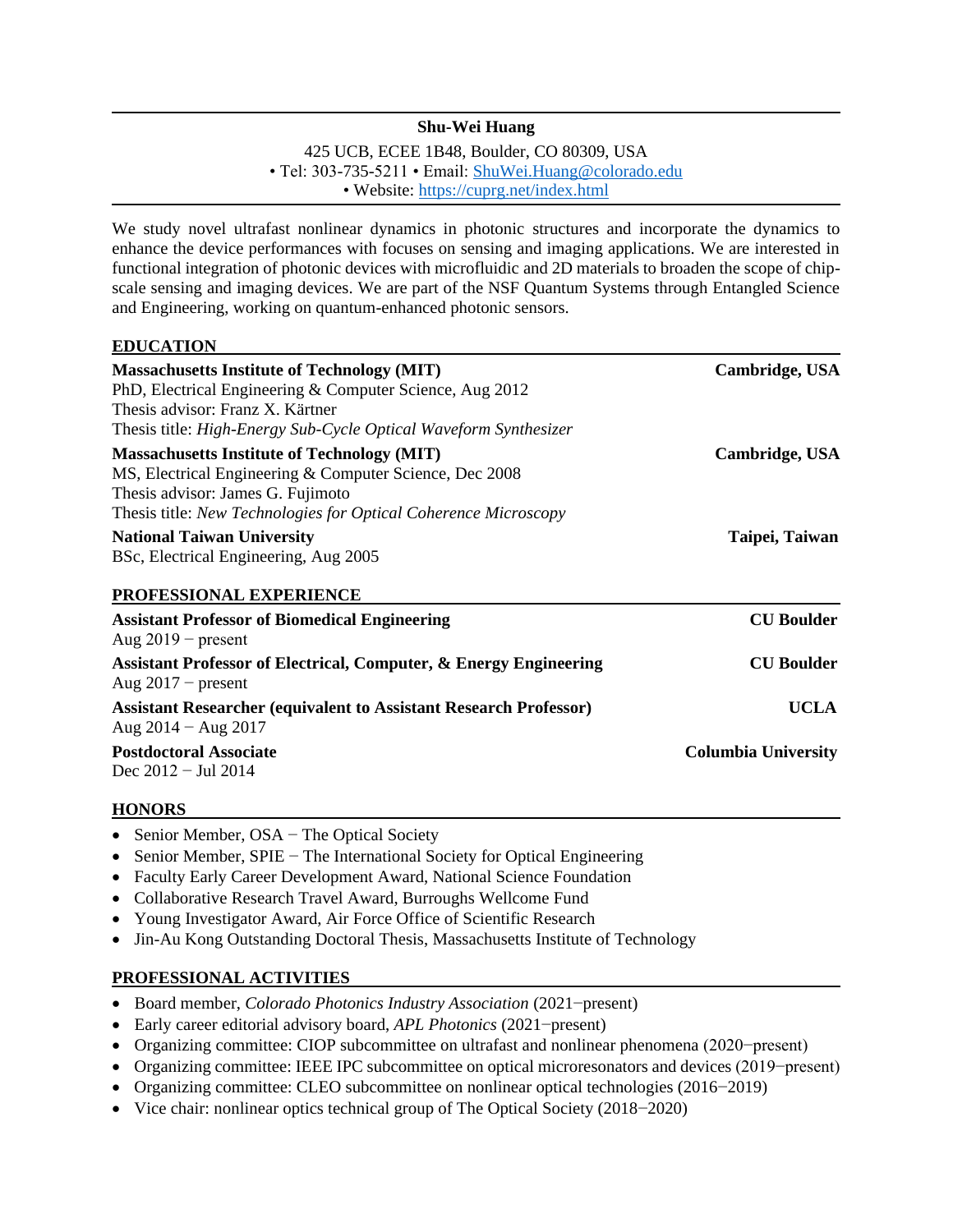- Webinar chair: nonlinear optics technical group of The Optical Society (2015−2018)
- Reviewer for National Science Foundation and Air Force Office of Scientific Research.
- Reviewer for international refereed journals including *Optica*, *Phys. Rev. Lett.*, *Science Adv.*, *Nature Commun.*, *Light: Sci. & Appli.*, and *Nature Photon.*.

# **POST-DOCTORAL, GRADUATE AND UNDERGRADUATE STUDENT ADVISING**

## **Research scientists and post-doctoral research associates (current):**

- 1. Dr. Bowen Li, 01/2019 present (2021 OSA the Bernard J. Couillaud Prize)
- 2. Dr. Mingming Nie, 09/2018 present

# **Graduate students (current):**

- 1. Jonathan Musgrave, 08/2021 present
- 2. Jan Bartos, 08/2018 present (2021 ED Graduate Assistance in Areas of National Need)
- 3. Neeraj Prakash, 08/2018 present
- 4. Yijun Xie, 08/2018 present
- 5. Pranav Bharadwaj, 01/2022 present (master student)

## **Undergraduate students (current):**

- 1. Christopher Ivan Gonzalez, 10/2021 present (STEM Routes Uplift program)
- 2. Kyle Niemiec, 10/2021 present (STEM Routes Uplift program)
- 3. Tianyi Wang, 01/2022 present
- 4. Cassidy Bliss, 01/2022 present

## **Graduate students (alumni):**

- 1. Eugene Tsao (now at NIST, 2019 National Defense Science and Engineering Graduate Fellowship)
- 2. Rachel Westerkamp (now at Lockheed Martin, 2019 NSF Graduate Research Fellowship)
- 3. Jiarong Wong (now at Tianhe school of Guangdong experimental middle school)

### **Undergraduate students (alumni):**

- 1. Andrea Vargas, 10/2021 12/2021 (STEM Routes Uplift program)
- 2. Jesse Duran, 06/2021 08/2021 (NIH Undergraduate Research Training Initiative for Student Enhancement)
- 3. Jun Yan, 01/2020 10/2020 (now a graduate student at Tsinghua University, 2020 Undergraduate Research Opportunities Program)
- 4. Shida Zhang, 01/2019 12/2019 (now a graduate student at Georgia Institute of Technology, 2019 Undergraduate Research Opportunities Program)
- 5. Maxwell Adolphson, 01/2018 07/2019 (now a graduate student at Washington University in St. Louis)
- 6. Chutao Wei, 06/2018 08/2018 (now a graduate student at University of Colorado Boulder, 2018 CU Summer Program for Undergraduate Research)
- 7. Hyeon-Seo Yun, 06/2018 08/2018 (now a graduate student at Purdue University, NSF Research Experiences for Undergraduates)

# **PATENT LIST**

- 1. A. Kung, T.-L. Wee, and S.-W. Huang, *Controlling pulses in optical microscopy*, US 20080100834 A1.
- 2. F. X. Kärtner, G. Abram, W. P. Putnam, S.-W. Huang, and E. L. Falcao-Filho, *Apparatus and method for generating high-intensity optical pulses with an enhancement cavity*, US 20110073784 A1.
- 3. H. Zhou, S.-W. Huang, and C. W. Wong, *Normal dispersion frequency comb*, US 20150030040 A1.
- 4. C. W. Wong, S.-W. Huang, and Y. Li, *Adiabatic dispersion-managed frequency comb generation*, US 20190296512 A1.
- *5.* C. W. Wong, S.-W. Huang, and A. K. Vinod, *All-microwave stabilization of microresonator-based optical frequency combs*, US 11175563 B2.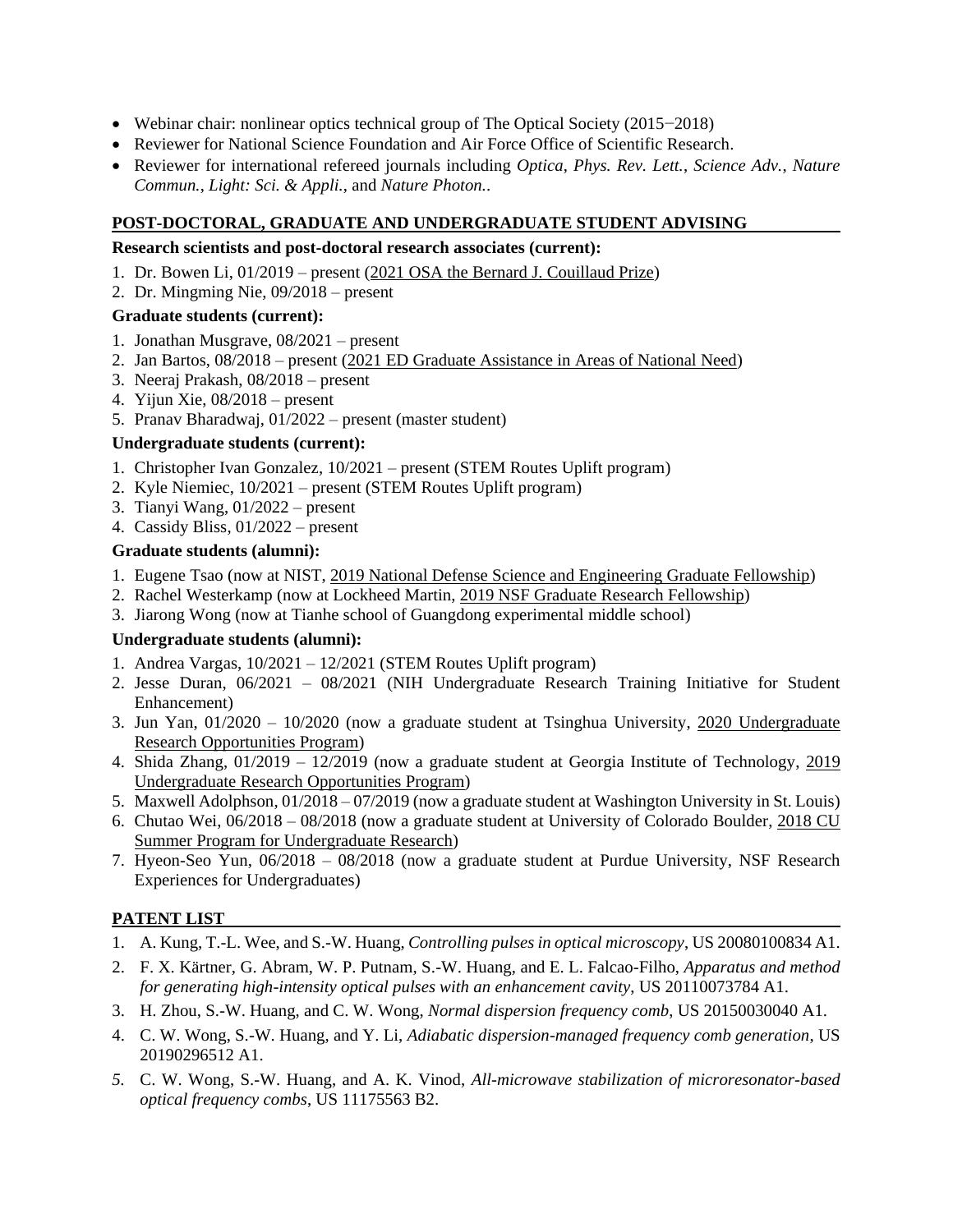- 6. S.-W. Huang, and P. Li, *LiDAR and laser measurement techniques*, pending.
- 7. B. Yao, S.-W. Huang, C. W. Wong, and A. K. Vinod, *Graphene microcavity frequency combs and related methods of manufacturing*, pending.
- 8. S.-W. Huang, and B. Li, *Bidirectional mode-locked fiber laser and associated methods*, pending.
- 9. S.-W. Huang, K. Jia, X. Wang, Z. Xie, and S.-N. Zhu, *Method and device for generating optical frequency comb*, pending.
- 10. S.-W. Huang, and B. Li, *Systems and methods for time-magnified photon counting*, pending.

### **INVITED TALKS** (since 2017)

- 1. "Ultrafast dynamics and precision stabilization in chip-scale optical frequency combs", OSA Integrated Optics technical group webinar series, virtual platform (12/08/2016).
- 2. "Ultrafast dynamics and stabilization in chip-scale optical frequency combs", SPIE Photonics West, San Francisco, USA (01/28/2017).
- 3. "Frequency comb and pattern formation dynamics in chip-scale nonlinear oscillators", 5th UESTC International Forum for Young Scholars, Chengdu, China (11/24/2017).
- 4. "Kerr frequency comb a tiny revolution for future metrology", Department of physics Wednesday seminar series, Miami University, USA (11/14/2018).
- 5. "Kerr frequency comb a tiny revolution for future metrology", SESE nanophotonics seminar series, Nanjing University, China (12/10/2018).
- 6. "Kerr frequency comb a tiny revolution for future metrology", special seminar on microcomb sources, Nankai University, China (12/14/2018).
- 7. "Pulse formation dynamics in nonlinear photonic platforms",  $10<sup>th</sup>$  International Conference on Materials for Advanced Technologies (ICMAT 2019), Singapore, Singapore (June 23-28, 2019).
- 8. "Chip-scale THz hyperspectral imaging", 2020 SPIE Defense + Commercial Sensing (SPIE DCS), Anaheim, USA (April 26-30, 2020).
- 9. "Photonic frequency comb based on dissipative Kerr and Quadratic solitons", Chinese Optical Society Photonics Open Courses, virtual platform (07/03/2021).
- 10. "Photonic frequency comb based on dissipative Kerr and Quadratic solitons", 2021 Joint Conference of European Frequency and Time Forum & the IEEE International Frequency Control Symposium (EFTF-IFCS 2021), virtual platform (July 11-17, 2021).

#### **PUBLICATION LIST** total citations: 4064, h-index: 37, i-10 index: 54

(My CUB mentees are marked in bold.)

- 1. X. Wang, K. Jia, M. Chen, […], **S.-W. Huang**, Z. Xie, and S.-N. Zhu, 2 μm optical frequency comb generation via optical parametric oscillation from a lithium niobate optical superlattice box resonator, *Photon. Res.*, accepted.
- 2. **E. Tsao, Y. Xie, M. Nie,** and **S.-W. Huang**, Monostable dissipative Kerr solitons, *Opt. Lett.* 47, 122 (2022).
- 3. K. Jia, X. Wang, J. Guo, […], **S.-W. Huang**, *et al.*, Mid-infrared tunable laser with noncritical frequency matching in box resonator geometry, *Phys. Rev. Lett.* **127**, 213902 (2021).
- 4. X. Ni, K. Jia, X. Wang, […], **S.-W. Huang**, *et al.*, Broadband sheet parametric oscillator for optical frequency comb generation via cavity phase matching, *Chin. Phys. Lett.* **38**, 64201 (2021).
- 5. **B. Li, J. Bartos, Y. Xie**, and **S.-W. Huang**, Time-magnified photon counting with a 550-fs resolution, *Optica* **8**, 1109 (2021).
- 6. **M. Nie, Y. Xie**, and **S.-W. Huang**, Deterministic generation of parametrically driven dissipative Kerr soliton, *Nanophotonics* **10**, 1691 (2021).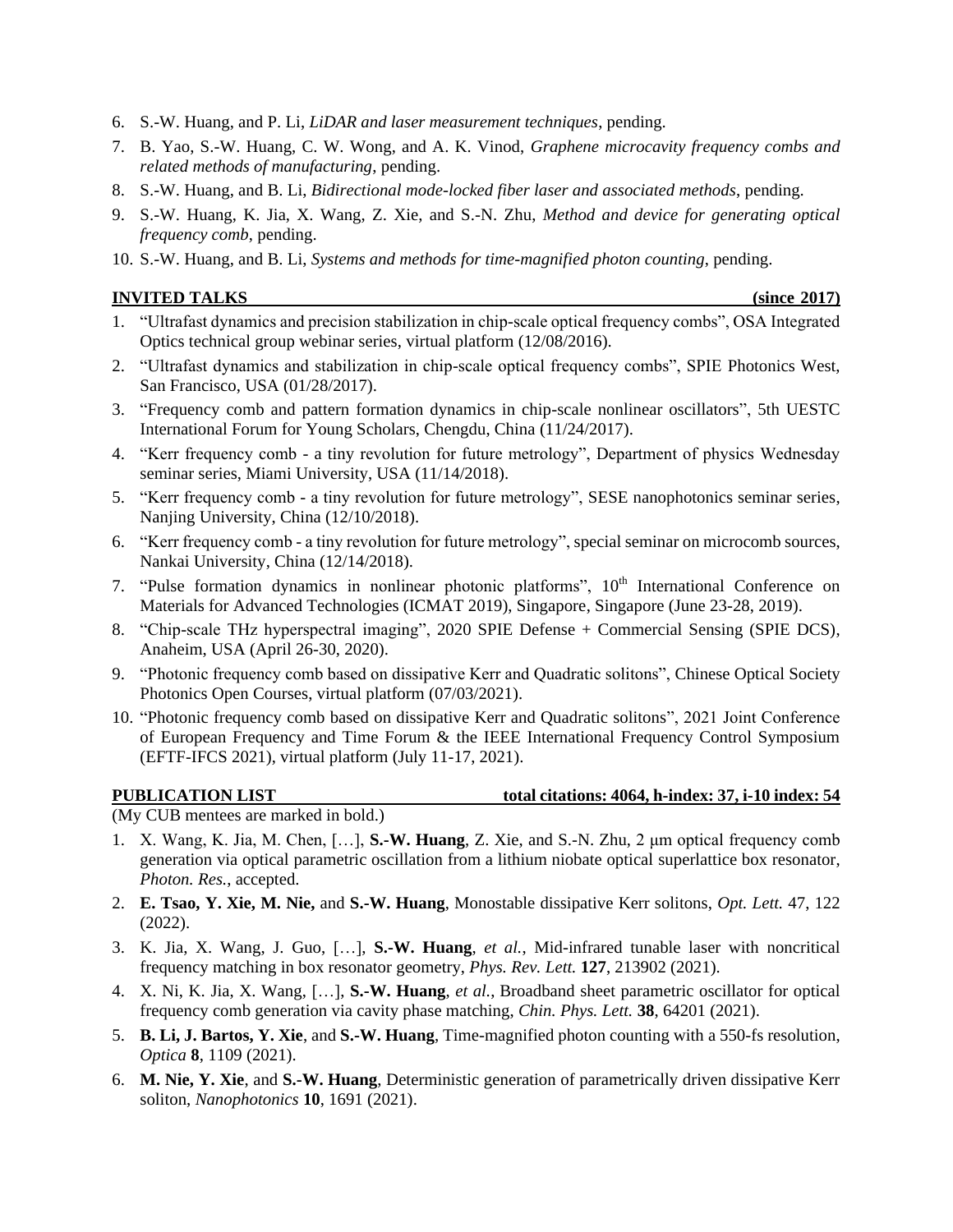- 7. A. K. Vinod, **S.-W. Huang**, J. Yang, *et al.*, Frequency microcomb stabilization via dual-microwave control, *Commun. Phys.* **4**, 81 (2021).
- 8. **C. Chen**, **Y. Xie**, and **S.-W. Huang**, Nanophotonic optical gyroscope with sensitivity enhancement around "mirrored" exceptional points, *Opt. Commun.* **483**, 126674 (2021).
- 9. (INVITED) **B. Li**, S. Wang, Y. Wei, **S.-W. Huang**, and K. K.-Y. Wong, Temporal imaging for ultrafast spectral-temporal optical signal processing and characterization, *IEEE J. Sel. Top. Quantum Electron.* **27**, 7600613 (2021).
- 10. **K. Jia**, **X. Wang**, D. Kwon, **J. Wang, E. Tsao, H. Liu**, […], and **S.-W. Huang**, Photonic flywheel in a monolithic fiber resonator, *Phys. Rev. Lett.* **125**, 143902 (2020).
- 11. B. Yao, C. Qin, K. Jia, Q. Li, T. Tan, X. Wang, Y. Guo, **S.-W. Huang**, *et al.*, Electrically controllable laser frequency combs in graphene-fiber microresonators, *Light Sci. Appl.* **9**, 185 (2020).
- 12. **C. Chen**, and **S.-W. Huang**, The generation of non-conventional beam in a nonlinear electro-optic photonic crystal, *Jpn. J. Appl. Phys.* **59**, 092003 (2020).
- 13. T. Tan, C. Peng, Z. Yuan, X. Xie, H. Liu, Z. Xie, **S.-W. Huang**, *et al.*, Predicting Kerr soliton combs in microresonators via deep neural networks, *J. Lightwave Technol.* **38**, 6591 (2020).
- 14. **B. Li**, J. Xing, **Y. Xie**, D. Kwon, **Y. Xie**, **N. Prakash**, J. Kim, and **S.-W. Huang**, Bidirectional modelocked all-normal dispersion fiber laser, *Optica* **7**, 961 (2020).
- 15. **M. Nie**, and **S.-W. Huang**, Symbiotic quadratic solitons mode-locked non-degenerate dispersive optical parametric oscillators, *Opt. Lett.* **45**, 4184 (2020).
- 16. H. Zhou, X. Zhu, T. Gu, J. Wu, G. Deng, **S.-W. Huang**, *et al.*, Error-free data transmission through fast broadband all-optical modulation in graphene-silicon optoelectronics, *Appl. Phys. Lett.* **116**, 221106 (2020).
- 17. **M. Nie**, and **S.-W. Huang**, Quadratic solitons in singly resonant degenerate optical parametric oscillators, *Phys. Rev. Applied* **13**, 044046 (2020).
- 18. Y. Li, **S.-W. Huang**\*, B. Li, *et al.*, Real-time transition dynamics and stability of chip-scale dispersionmanaged frequency microcombs, *Light Sci. Appl.* **9**, 52 (2020). \*equal contribution and corresponding author
- 19. **M. Nie**, and **S.-W. Huang**, Quadratic soliton mode-locked degenerate optical parametric oscillator, *Opt. Lett.* **45**, 2311 (2020).
- 20. J. Yang, **S.-W. Huang**, Z. Xie, *et al.*, Coherent satellites in multi-spectral regenerative frequency microcombs, *Commun. Phys.* **3**, 27 (2020).
- 21. Z. Cao, B. Yao, C. Qin, R. Yang, Y. Guo, Y. Zhang, Y. Wu, L. Bi, Y. Chen, Z. Xie, G. Peng, **S.-W. Huang**, *et al.*, Biochemical sensing in graphene-enhanced microfiber resonators with individual molecule sensitivity and selectivity, *Light Sci. Appl.* **8**, 107 (2019).
- 22. **M. Nie**, **J. Wang**, and **S.-W. Huang**, Solid-state Mamyshev oscillator, *Photon. Res.* **7**, 1175 (2019).
- 23. H. Zhou, Y. Geng, W. Cui, **S.-W. Huang**, *et al.*, Soliton bursts and deterministic dissipative Kerr soliton generation in auxiliary-assisted microcavities, *Light Sci. Appl.* **8**, 50 (2019).
- 24. B. Yao, **S.-W. Huang**\*, Y. Liu, *et al.*, Gate-tunable frequency combs in graphene-nitride microresonators, *Nature* **558**, 410 (2018). \*equal contribution and corresponding author
- 25. Y. Geng, X. Huang, W. Cui, Y. Ling, B. Xu, J. Zhang, X. Yi, B. Wu, **S.-W. Huang**, *et al.*, Terabit optical OFDM superchannel transmission via coherent carriers of a hybrid chip-scale soliton frequency comb, *Opt. Lett.* **43**, 2406 (2018).
- 26. C. Choi, J. Huang, H.-C. Cheng, H. Kim, A. K. Vinod, S.-H. Bae, V. O. Özçelik, R. Grassi, J. Chae, **S.-W. Huang**, *et al.*, Enhanced interlayer neutral excitons and trions in trilayer van der Waals heterostructures, *npj 2D Mater. Appl.* **2**, 30 (2018).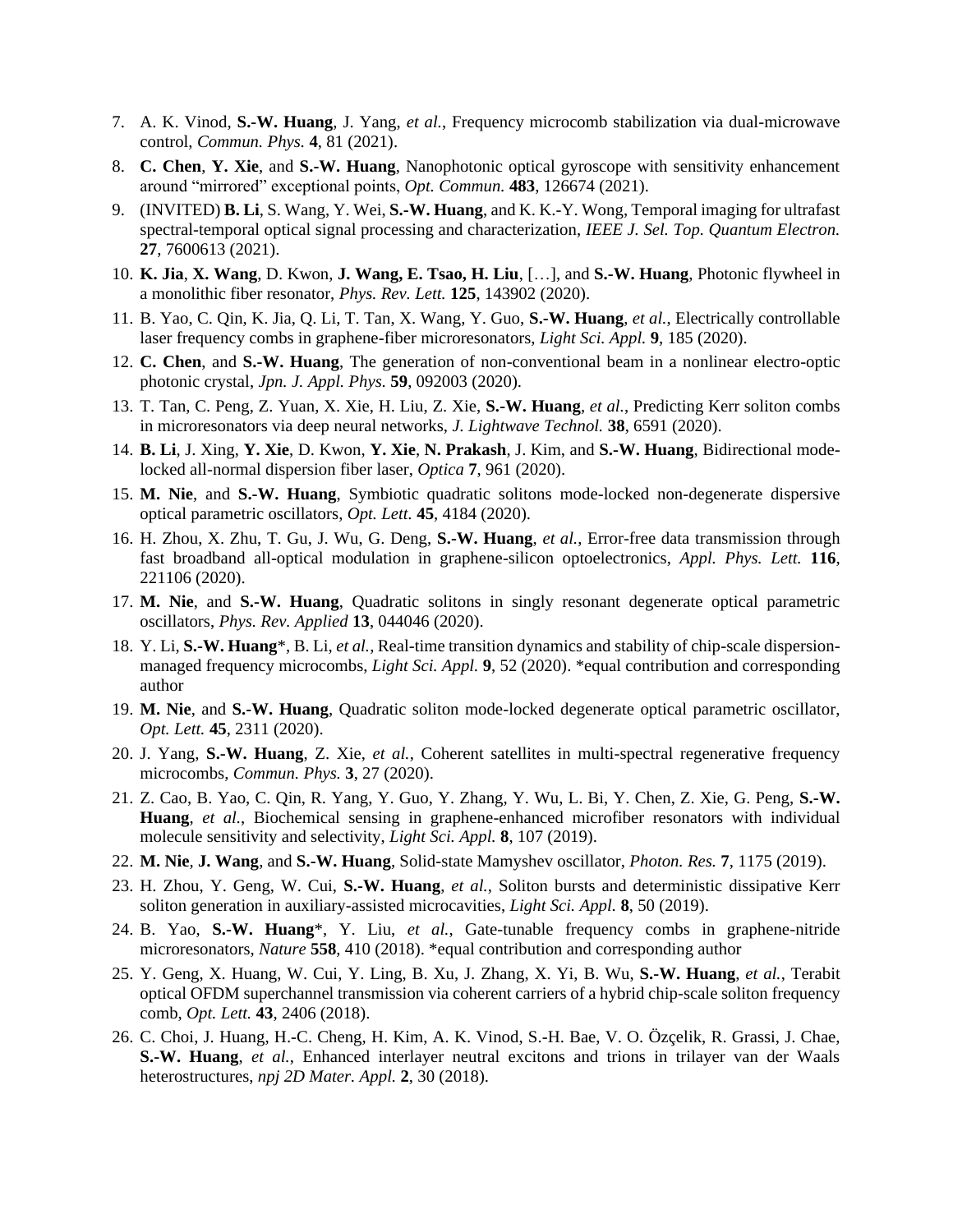- 27. B. Yao, Y. Liu, **S.-W. Huang**, *et al.*, Broadband gate-tunable THz plasmons in graphene heterostructures, *Nature Photon.* **12**, 22 (2017).
- 28. **S.-W. Huang**, J. Yang, S.-H. Yang, *et al.*, Globally stable microresonator Turing pattern formation for coherent high-power THz radiation on-chip, *Phys. Rev. X* **7**, 041002 (2017).
- 29. B. Li, **S.-W. Huang**\*, Y. Li, *et al.*, Panoramic-reconstruction temporal imaging for seamless measurements of slowly-evolved femtosecond pulse dynamics, *Nature Commun.* **8**, 61 (2017). \*equal contribution and corresponding author
- 30. H. Zhou, **S.-W. Huang**\*, X. Li, *et al.*, Real-time dynamics and cross-correlation gating spectroscopy of free-carrier Drude slow-light solitons, *Light Sci. Appl.* **6**, e17008 (2017). \*equal contribution
- 31. **S.-W. Huang**, A. K. Vinod, J. Yang, *et al.*, Quasi-phase-matched multispectral Kerr frequency comb, *Opt. Lett.* **42**, 2110 (2017).
- 32. J. Wu, **S.-W. Huang**\*, Y. Huang, *et al.*, Mesoscopic chaos mediated by Drude electron-hole plasma in silicon optomechanical oscillators, *Nature Commun.* **8**, 15570 (2017). \*equal contribution
- 33. B. Yao, C. Yu, Y. Wu, **S.-W. Huang**, *et al.*, Graphene-enhanced Brillouin optomechanical microresonator for ultrasensitive gas detection, *Nano Lett.* **17**, 4996 (2017).
- 34. B. C. Yao, Y. J. Rao, **S.-W. Huang**, *et al.*, Graphene Q-switched distributed feedback fiber lasers with narrow linewidth approaching the transform limit, *Opt. Express* **25**, 8202 (2017).
- 35. J. Lim, A. A. Savchenkov, A. B. Matsko, **S.-W. Huang**, *et al.*, Microresonator-stabilized extended cavity diode laser for supercavity frequency stabilization, *Opt. Lett.* **42**, 1249 (2017).
- 36. A. B. Matsko, A. A. Savchenkov, **S.-W. Huang**, *et al.*, Clustered frequency comb, *Opt. Lett.* **41**, 5102 (2016).
- 37. H. Zhou, M. L. Liao, **S.-W. Huang**, *et al.*, Six-wave mixing induced by free-carrier plasma in silicon nanowire waveguides, *Laser Photon. Rev.* **10**, 1054 (2016).
- 38. **S.-W. Huang**, J. Yang, M. Yu, *et al.*, A broadband chip-scale optical frequency synthesizer at 2.7×10- <sup>16</sup> relative uncertainty, *Science Adv.* **2**, e1501489 (2016).
- 39. J. Lim, **S.-W. Huang**, A. Kumar, *et al.*, Stabilized chip-scale Kerr frequency comb via a high-*Q* reference photonic microresonator, *Opt. Lett.* **41**, 3706 (2016).
- 40. **S.-W. Huang**, H. Liu, J. Yang, *et al.*, Smooth and flat phase-locked Kerr frequency comb generation by higher order mode suppression, *Sci. Rep.* **6**, 26255 (2016).
- 41. H. Zhou, **S.-W. Huang**, Y. Dong, *et al.*, Stability and intrinsic fluctuations of dissipative cavity solitons in Kerr frequency microcombs, *IEEE Photonics Journal* **7**, 3200113 (2015).
- 42. **S.-W. Huang**, J. Yang, J. Lim, *et al.*, A low-phase-noise 18 GHz Kerr frequency microcomb phaselocked over 65 THz, *Sci. Rep.* **5**, 13355 (2015).
- 43. **S.-W. Huang**, H. Zhou, J. Yang, *et al.*, Mode-locked ultrashort pulse generation from on-chip normal dispersion microresonators, *Phys. Rev. Lett.* **114**, 053901 (2015).
- 44. (INVITED) C. Manzoni, O. D. Mücke, G. Cirmi, S. Fang, J. Moses, **S.-W. Huang**, *et al.*, Coherent pulse synthesis: towards sub-cycle optical waveforms, *Laser Photon. Rev.* **9**, 129 (2015).
- 45. (INVITED) W. R. Huang, **S.-W. Huang**, E. Granados, *et al.*, Highly efficient terahertz pulse generation by optical rectification in cryogenically cooled lithium niobate, *J. Mod. Opt.* **62**, 1486 (2015, special issue on Physics with Strong THz Fields).
- 46. X. Luan, Y. Huang, Y. Li, J. F. McMillan, J. Zheng, **S.-W. Huang**, *et al.*, An integrated low phase noise radiation-pressure-driven optomechanical oscillator chipset, *Sci. Rep.* **4**, 6842 (2014).
- 47. H. Suchowski, P. R. Krogen, **S.-W. Huang**, *et al.*, Octave-spanning coherent mid-IR generation via adiabatic difference frequency conversion, *Opt. Express* **21**, 28892 (2013, special issue on Nonlinear Optics).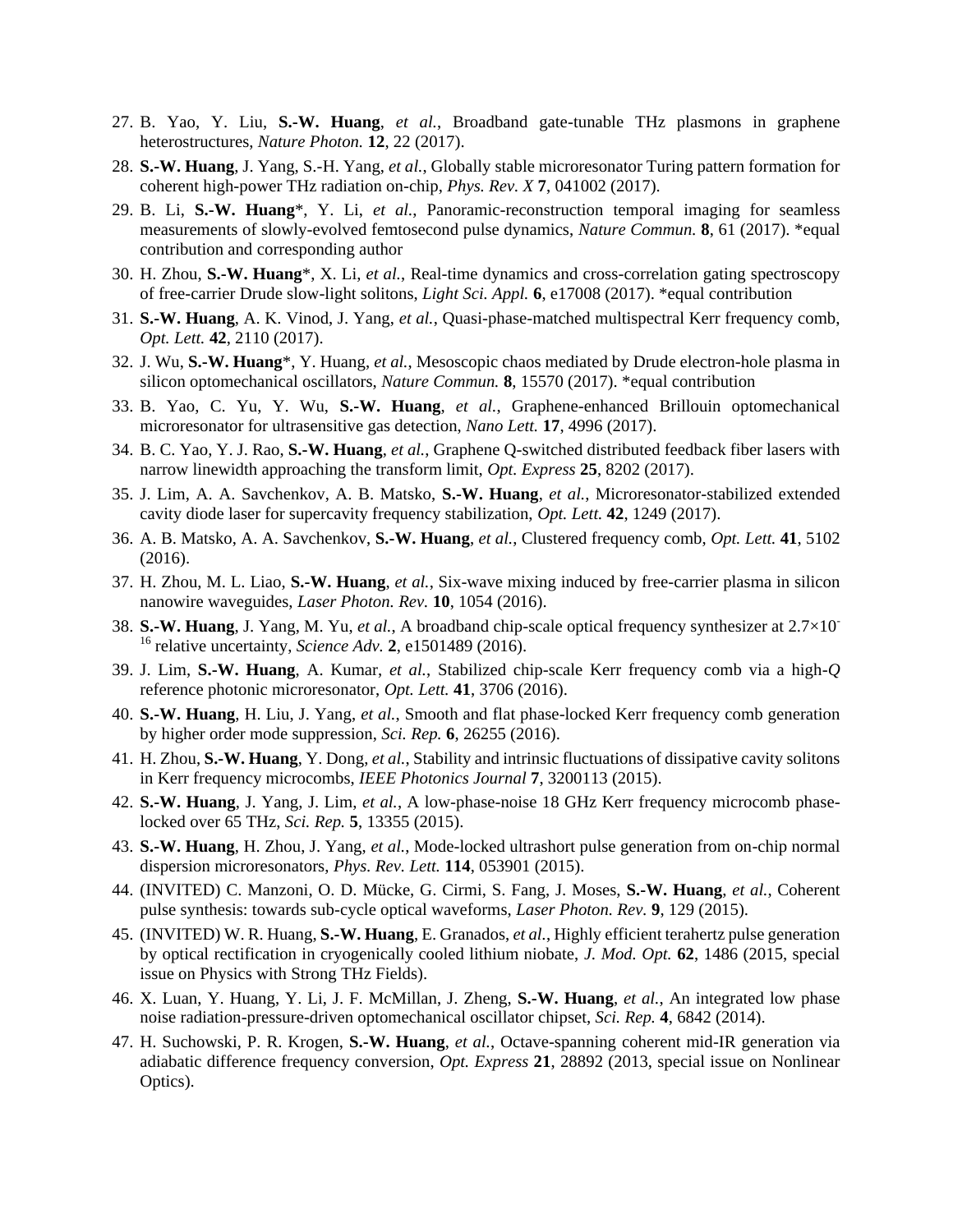- 48. C.-J. Lai, G. Cirmi, K.-H. Hong, J. Moses, **S.-W. Huang**, *et al.*, Wavelength scaling of high harmonic generation close to the multiphoton ionization regime, *Phys. Rev. Lett.* **111**, 073901 (2013).
- 49. **S.-W. Huang**, E. Granados, W. R. Huang, *et al.*, High conversion efficiency, high energy THz pulses by optical rectification in cryogenically cooled lithium niobate, *Opt. Lett.* **38**, 796 (2013).
- 50. H.-W Chen, J.K. Lim, **S.-W. Huang**, *et al.*, Optimization of femtosecond Yb-doped fiber amplifiers for high-quality pulse compression, *Opt. Express* **20**, 28672 (2012).
- 51. K.-H. Hong, C.-J. Lai, V.-M. Gkortsas, **S.-W. Huang**, *et al.*, High-order harmonic generation in Xe, Kr, and Ar driven by a 2.1-μm source: high-order harmonic spectroscopy under macroscopic effects, *Phys. Rev. A* **86**, 043412 (2012).
- 52. G. Cirmi, C.-J. Lai, E. Granados, **S.-W. Huang**, *et al.*, Cut-off scaling of high-harmonic generation driven by a femtosecond visible optical parametric amplifier, *J. Phys. B: At. Mol. Opt. Phys.* **45**, 205601 (2012).
- 53. **S.-W. Huang**, J. Moses, and F. X. Kärtner, Broadband non-collinear optical parametric amplification without angularly dispersed idler, *Opt. Lett.* **37**, 2796 (2012).
- 54. C. Manzoni, **S.-W. Huang**, G. Cirmi, *et al.*, Coherent synthesis of ultra-broadband optical parametric amplifiers, *Opt. Lett.* **37**, 1880 (2012).
- 55. (INVITED) Y. Chen, **S.-W. Huang**\*, C. Zhou, *et al.*, Improved detection sensitivity of line-scanning optical coherence microscopy, *IEEE J. Sel. Top. Quant. Electron.* **18**, 1094 (2012). \*equal contribution
- 56. (INVITED) **S.-W. Huang**, G. Cirmi, J. Moses, *et al.*, Optical waveform synthesizer and its application to high-harmonic generation, *J. Phys. B: At. Mol. Opt. Phys.* **45**, 074009 (2012).
- 57. K.-H. Hong, **S.-W. Huang**, J. Moses, *et al.*, High-energy, phase-stable, ultrabroadband kHz OPCPA at 2.1 μm pumped by a picosecond cryogenic Yb:YAG laser, *Opt. Express* **19**, 15538 (2011).
- 58. **S.-W. Huang**, G. Cirmi, J. Moses, *et al.*, High-energy pulse synthesis with sub-cycle waveform control for strong-field physics, *Nature Photon.* **5**, 475 (2011).
- 59. J. Moses, and **S.-W. Huang**, Conformal profile theory for performance scaling of ultrabroadband optical parametric chirped pulse amplification, *J. Opt. Soc. Am. B* **28**, 812 (2011).
- 60. K.-H. Hong, J. T. Gopinath, D. Rand, A. M. Siddiqui, **S.-W. Huang**, *et al.*, High-energy, kHzrepetition-rate, ps cryogenic Yb:YAG chirped-pulse amplifier, *Opt. Lett.* **35**, 1752 (2010).
- 61. E. L. Falcao-Filho, C.-J. Lai, K.-H. Hong, V. M. Gkortsas, **S.-W. Huang**, *et al.*, Scaling of high-order harmonic efficiencies with visible wavelength drivers: A route to efficient extreme ultraviolet sources, *Appl. Phys. Lett.* **97**, 061107 (2010).
- 62. A. D. Aguirre, J. Sawinski, **S.-W. Huang**, *et al.*, High speed optical coherence microscopy with autofocus adjustment and a miniaturized endoscopic imaging probe, *Opt. Express* **18**, 4222 (2010).
- 63. J. Moses, C. Manzoni, **S.-W. Huang**, *et al.*, Temporal optimization of ultrabroadband high-energy OPCPA, *Opt. Express* **17**, 5540 (2009).
- 64. J. Moses, **S.-W. Huang**, K.-H. Hong, *et al.*, Highly stable ultrabroadband mid-IR optical parametric chirped-pulse amplifier optimized for superfluorescence suppression, *Opt. Lett.* **34**, 1639 (2009).
- 65. D. C. Adler, **S.-W. Huang**, R. Huber, and J. G. Fujimoto, Photothermal detection of gold nanoparticles using phase-sensitive optical coherence tomography, *Opt. Express* **16**, 4376 (2008).
- 66. P. M. Andrews, Y. Chen, **S.-W. Huang**, *et al.*, High-resolution optical coherence tomography imaging of the living kidney, *Lab. Invest.* **88**, 441 (2008).
- 67. Y. Chen, A. D. Aguirre, P.-L. Hsiung, **S.-W. Huang**, *et al.*, Effects of axial resolution improvement on optical coherence tomography (OCT) imaging of gastrointestinal tissues, *Opt. Express* **16**, 2469 (2008).
- 68. W.-J. Chen, Z.-M. Hsieh, **S.-W. Huang**, *et al.*, Sub-single-cycle optical pulse train with constant carrier envelope phase, *Phys. Rev. Lett.* **100**, 163906 (2008).